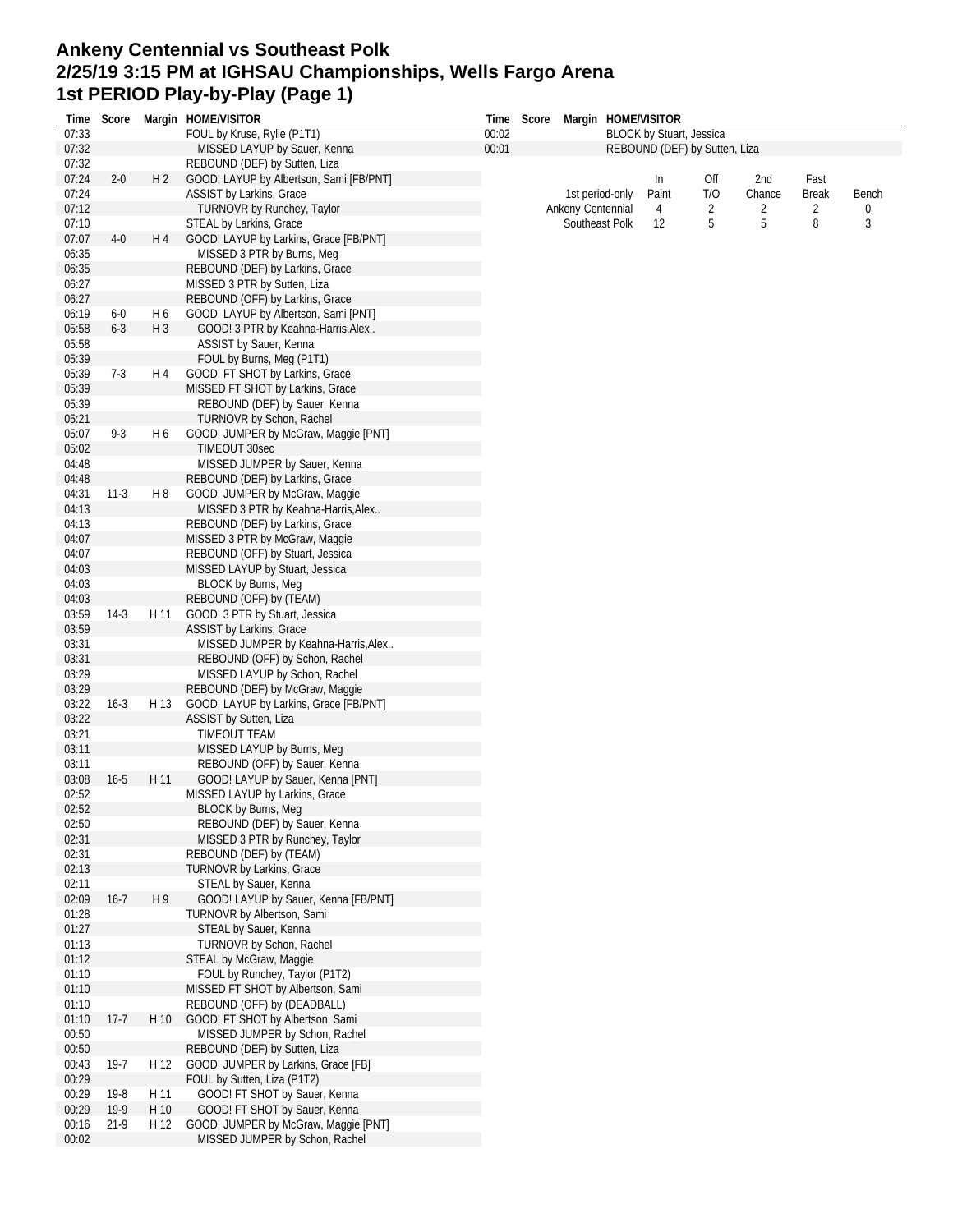# **Ankeny Centennial vs Southeast Polk 2/25/19 3:15 PM at IGHSAU Championships, Wells Fargo Arena 2nd PERIOD Play-by-Play (Page 1)**

| Time  | Score     |                | Margin HOME/VISITOR                     | Time<br>Score | Margin HOME/VISITOR |             |     |        |                |                |
|-------|-----------|----------------|-----------------------------------------|---------------|---------------------|-------------|-----|--------|----------------|----------------|
| 07:44 |           |                | MISSED LAYUP by Sutten, Liza            |               |                     |             |     |        |                |                |
| 07:44 |           |                | REBOUND (DEF) by Schon, Rachel          |               |                     |             | Off |        |                |                |
|       | $21 - 11$ | H 10           | GOOD! JUMPER by Sauer, Kenna            |               | 2nd period-only     | In<br>Paint | T/O | 2nd    | Fast           |                |
| 07:16 |           |                |                                         |               |                     |             |     | Chance | <b>Break</b>   | Bench          |
| 07:16 |           |                | ASSIST by Burns, Meg                    |               | Ankeny Centennial   | 2           | 5   | 3      | 0              | 3              |
| 06:58 |           |                | MISSED LAYUP by Larkins, Grace          |               | Southeast Polk      | 6           | 0   | 3      | $\overline{2}$ | $\overline{2}$ |
| 06:58 |           |                | <b>BLOCK by Burns, Meg</b>              |               |                     |             |     |        |                |                |
| 06:56 |           |                | REBOUND (DEF) by Schon, Rachel          |               |                     |             |     |        |                |                |
| 06:35 |           |                | MISSED 3 PTR by Runchey, Taylor         |               |                     |             |     |        |                |                |
| 06:35 |           |                | REBOUND (OFF) by Runchey, Taylor        |               |                     |             |     |        |                |                |
| 06:19 | $21 - 14$ | H <sub>7</sub> | GOOD! 3 PTR by Burns, Meg               |               |                     |             |     |        |                |                |
| 06:19 |           |                | ASSIST by Runchey, Taylor               |               |                     |             |     |        |                |                |
| 06:06 | 23-14     | H9             | GOOD! LAYUP by Albertson, Sami [PNT]    |               |                     |             |     |        |                |                |
| 05:54 | 23-16     | H 7            | GOOD! LAYUP by Schon, Rachel [PNT]      |               |                     |             |     |        |                |                |
| 05:50 |           |                | TIMEOUT 30sec                           |               |                     |             |     |        |                |                |
| 05:35 |           |                | MISSED LAYUP by McGraw, Maggie          |               |                     |             |     |        |                |                |
| 05:35 |           |                | REBOUND (DEF) by Sauer, Kenna           |               |                     |             |     |        |                |                |
| 05:09 |           |                | MISSED 3 PTR by Runchey, Taylor         |               |                     |             |     |        |                |                |
| 05:09 |           |                | REBOUND (DEF) by McGraw, Maggie         |               |                     |             |     |        |                |                |
| 04:52 | $25-16$   | H 9            | GOOD! JUMPER by Larkins, Grace          |               |                     |             |     |        |                |                |
| 04:41 |           |                |                                         |               |                     |             |     |        |                |                |
|       |           |                | MISSED JUMPER by Sauer, Kenna           |               |                     |             |     |        |                |                |
| 04:41 |           |                | REBOUND (DEF) by Stuart, Jessica        |               |                     |             |     |        |                |                |
| 04:29 |           |                | TURNOVR by Stuart, Jessica              |               |                     |             |     |        |                |                |
| 04:06 |           |                | MISSED 3 PTR by Burns, Meg              |               |                     |             |     |        |                |                |
| 04:06 |           |                | REBOUND (DEF) by Kruse, Rylie           |               |                     |             |     |        |                |                |
| 03:56 |           |                | MISSED 3 PTR by Stuart, Jessica         |               |                     |             |     |        |                |                |
| 03:56 |           |                | REBOUND (OFF) by Larkins, Grace         |               |                     |             |     |        |                |                |
| 03:51 | $27 - 16$ | H 11           | GOOD! LAYUP by Larkins, Grace [PNT]     |               |                     |             |     |        |                |                |
| 03:51 |           |                | FOUL by Burns, Meg (P2T3)               |               |                     |             |     |        |                |                |
| 03:51 | 28-16     | H 12           | GOOD! FT SHOT by Larkins, Grace         |               |                     |             |     |        |                |                |
| 03:42 | 28-19     | H 9            | GOOD! 3 PTR by King, Lily               |               |                     |             |     |        |                |                |
| 03:42 |           |                | ASSIST by Sauer, Kenna                  |               |                     |             |     |        |                |                |
| 03:28 |           |                | MISSED LAYUP by Stuart, Jessica         |               |                     |             |     |        |                |                |
| 03:28 |           |                | BLOCK by Schon, Rachel                  |               |                     |             |     |        |                |                |
| 03:28 |           |                | REBOUND (DEF) by (TEAM)                 |               |                     |             |     |        |                |                |
| 03:06 |           |                | TURNOVR by Schon, Rachel                |               |                     |             |     |        |                |                |
| 02:49 |           |                | TURNOVR by Kruse, Rylie                 |               |                     |             |     |        |                |                |
| 02:22 |           |                | FOUL by Kruse, Rylie (P2T3)             |               |                     |             |     |        |                |                |
|       |           |                |                                         |               |                     |             |     |        |                |                |
| 02:22 | 28-20     | H <sub>8</sub> | GOOD! FT SHOT by Schon, Rachel          |               |                     |             |     |        |                |                |
| 02:22 | 28-21     | H 7            | GOOD! FT SHOT by Schon, Rachel          |               |                     |             |     |        |                |                |
| 02:15 |           |                | FOUL by Runchey, Taylor (P2T4)          |               |                     |             |     |        |                |                |
| 02:12 |           |                | MISSED 3 PTR by McGraw, Maggie          |               |                     |             |     |        |                |                |
| 02:12 |           |                | REBOUND (DEF) by Schon, Rachel          |               |                     |             |     |        |                |                |
| 01:54 |           |                | MISSED JUMPER by Schon, Rachel          |               |                     |             |     |        |                |                |
| 01:54 |           |                | REBOUND (DEF) by McGraw, Maggie         |               |                     |             |     |        |                |                |
| 01:48 | $30 - 21$ | H 9            | GOOD! LAYUP by Stuart, Jessica [FB/PNT] |               |                     |             |     |        |                |                |
| 01:48 |           |                | ASSIST by McGraw, Maggie                |               |                     |             |     |        |                |                |
| 01:38 |           |                | MISSED LAYUP by Sauer, Kenna            |               |                     |             |     |        |                |                |
| 01:38 |           |                | REBOUND (DEF) by (TEAM)                 |               |                     |             |     |        |                |                |
| 01:27 |           |                | <b>TURNOVR by Larkins, Grace</b>        |               |                     |             |     |        |                |                |
| 00:58 |           |                | MISSED JUMPER by Schon, Rachel          |               |                     |             |     |        |                |                |
| 00:58 |           |                | REBOUND (DEF) by Stuart, Jessica        |               |                     |             |     |        |                |                |
| 00:39 |           |                | TURNOVR by Larkins, Grace               |               |                     |             |     |        |                |                |
| 00:37 |           |                | STEAL by Runchey, Taylor                |               |                     |             |     |        |                |                |
|       | $30 - 24$ | H 6            |                                         |               |                     |             |     |        |                |                |
| 00:28 |           |                | GOOD! 3 PTR by Keahna-Harris, Alex      |               |                     |             |     |        |                |                |
| 00:28 |           |                | ASSIST by King, Lily                    |               |                     |             |     |        |                |                |
| 00:14 |           |                | MISSED 3 PTR by McGraw, Maggie          |               |                     |             |     |        |                |                |
| 00:14 |           |                | REBOUND (DEF) by Keahna-Harris, Alex    |               |                     |             |     |        |                |                |
| 00:02 |           |                | MISSED 3 PTR by Keahna-Harris, Alex     |               |                     |             |     |        |                |                |
| 00:01 |           |                | REBOUND (OFF) by Sauer, Kenna           |               |                     |             |     |        |                |                |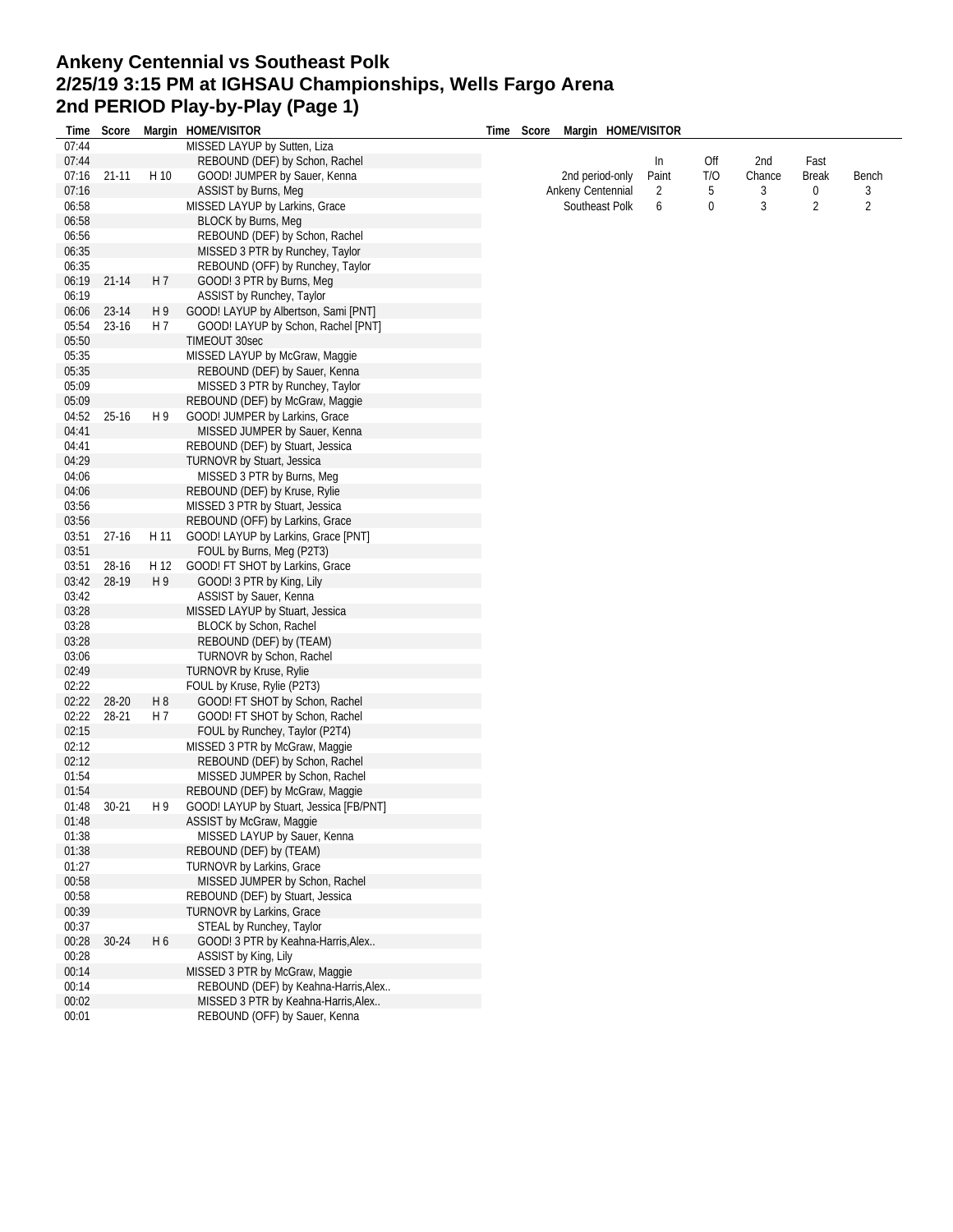# **Ankeny Centennial vs Southeast Polk 2/25/19 3:15 PM at IGHSAU Championships, Wells Fargo Arena 3rd PERIOD Play-by-Play (Page 1)**

|                | Time Score |                | Margin HOME/VISITOR                                                 |                | Time Score |                   |                 | Margin HOME/VISITOR     |                                                                |        |              |       |
|----------------|------------|----------------|---------------------------------------------------------------------|----------------|------------|-------------------|-----------------|-------------------------|----------------------------------------------------------------|--------|--------------|-------|
| 07:52          | $30 - 27$  | H <sub>3</sub> | GOOD! 3 PTR by Burns, Meg                                           | 00:58          | 43-42      | H 1               |                 |                         | GOOD! 3 PTR by Burns, Meg                                      |        |              |       |
| 07:52          |            |                | ASSIST by Schon, Rachel                                             | 00:58          |            |                   |                 |                         | ASSIST by Schon, Rachel                                        |        |              |       |
| 07:36          |            |                | TURNOVR by McGraw, Maggie                                           | 00:46          |            |                   |                 |                         | MISSED 3 PTR by Kruse, Rylie                                   |        |              |       |
| 07:24          |            |                | MISSED JUMPER by Burns, Meg<br>REBOUND (OFF) by Schon, Rachel       | 00:46          |            |                   |                 |                         | REBOUND (DEF) by Schon, Rachel<br>MISSED LAYUP by Sauer, Kenna |        |              |       |
| 07:24<br>07:21 |            |                | MISSED LAYUP by Schon, Rachel                                       | 00:02<br>00:02 |            |                   |                 |                         | REBOUND (DEF) by Stuart, Jessica                               |        |              |       |
| 07:21          |            |                | REBOUND (DEF) by Kruse, Rylie                                       | 00:02          |            |                   |                 |                         | FOUL by Schon, Rachel (P1T3)                                   |        |              |       |
| 07:11          | $33-27$    | H <sub>6</sub> | GOOD! 3 PTR by Sutten, Liza                                         | 00:00          |            |                   |                 | TURNOVR by Sutten, Liza |                                                                |        |              |       |
| 07:11          |            |                | ASSIST by Kruse, Rylie                                              | 00:00          |            |                   |                 |                         | STEAL by Runchey, Taylor                                       |        |              |       |
| 06:56          | 33-30      | $H_3$          | GOOD! 3 PTR by Burns, Meg                                           |                |            |                   |                 |                         |                                                                |        |              |       |
| 06:56          |            |                | ASSIST by Keahna-Harris, Alex                                       |                |            |                   |                 | In                      | Off                                                            | 2nd    | Fast         |       |
| 06:52          |            |                | <b>TIMEOUT 30sec</b>                                                |                |            |                   | 3rd period-only | Paint                   | T/O                                                            | Chance | <b>Break</b> | Bench |
| 06:41          | $36 - 30$  | H 6            | GOOD! 3 PTR by Kruse, Rylie                                         |                |            | Ankeny Centennial |                 | 8                       | 2                                                              | 2      | 2            | 0     |
| 06:41          |            |                | ASSIST by McGraw, Maggie                                            |                |            |                   | Southeast Polk  | 4                       | 0                                                              | 5      | 0            | 0     |
| 06:18          |            |                | MISSED LAYUP by Burns, Meg                                          |                |            |                   |                 |                         |                                                                |        |              |       |
| 06:18          |            |                | REBOUND (DEF) by Larkins, Grace                                     |                |            |                   |                 |                         |                                                                |        |              |       |
| 06:13          |            |                | TURNOVR by Larkins, Grace                                           |                |            |                   |                 |                         |                                                                |        |              |       |
| 06:12          |            |                | STEAL by Keahna-Harris, Alex                                        |                |            |                   |                 |                         |                                                                |        |              |       |
| 06:08          | 36-32      | H 4            | GOOD! LAYUP by Keahna-Harris, Alex [FB/                             |                |            |                   |                 |                         |                                                                |        |              |       |
| 06:00<br>06:00 |            |                | MISSED LAYUP by Sutten, Liza<br>REBOUND (DEF) by Sauer, Kenna       |                |            |                   |                 |                         |                                                                |        |              |       |
| 05:43          | 36-34      | H 2            | GOOD! LAYUP by Sauer, Kenna [PNT]                                   |                |            |                   |                 |                         |                                                                |        |              |       |
| 05:29          |            |                | MISSED 3 PTR by Sutten, Liza                                        |                |            |                   |                 |                         |                                                                |        |              |       |
| 05:29          |            |                | REBOUND (OFF) by Albertson, Sami                                    |                |            |                   |                 |                         |                                                                |        |              |       |
| 05:24          | 38-34      | H 4            | GOOD! LAYUP by Albertson, Sami [PNT]                                |                |            |                   |                 |                         |                                                                |        |              |       |
| 05:09          | 38-36      | H <sub>2</sub> | GOOD! LAYUP by Sauer, Kenna [PNT]                                   |                |            |                   |                 |                         |                                                                |        |              |       |
| 05:09          |            |                | ASSIST by Runchey, Taylor                                           |                |            |                   |                 |                         |                                                                |        |              |       |
| 04:55          |            |                | MISSED LAYUP by Albertson, Sami                                     |                |            |                   |                 |                         |                                                                |        |              |       |
| 04:55          |            |                | BLOCK by Sauer, Kenna                                               |                |            |                   |                 |                         |                                                                |        |              |       |
| 04:54          |            |                | REBOUND (DEF) by Keahna-Harris, Alex                                |                |            |                   |                 |                         |                                                                |        |              |       |
| 04:42          |            |                | FOUL by Sutten, Liza (P2T1)                                         |                |            |                   |                 |                         |                                                                |        |              |       |
| 04:42          |            |                | MISSED FT SHOT by Sauer, Kenna                                      |                |            |                   |                 |                         |                                                                |        |              |       |
| 04:42          |            |                | REBOUND (OFF) by (DEADBALL)                                         |                |            |                   |                 |                         |                                                                |        |              |       |
| 04:42          | 38-37      | H1             | GOOD! FT SHOT by Sauer, Kenna                                       |                |            |                   |                 |                         |                                                                |        |              |       |
| 04:18<br>04:18 |            |                | MISSED JUMPER by McGraw, Maggie<br>REBOUND (DEF) by Runchey, Taylor |                |            |                   |                 |                         |                                                                |        |              |       |
| 03:56          |            |                | MISSED JUMPER by Sauer, Kenna                                       |                |            |                   |                 |                         |                                                                |        |              |       |
| 03:56          |            |                | REBOUND (DEF) by Stuart, Jessica                                    |                |            |                   |                 |                         |                                                                |        |              |       |
| 03:48          |            |                | TURNOVR by Larkins, Grace                                           |                |            |                   |                 |                         |                                                                |        |              |       |
| 03:47          |            |                | STEAL by Keahna-Harris, Alex                                        |                |            |                   |                 |                         |                                                                |        |              |       |
| 03:27          |            |                | MISSED 3 PTR by King, Lily                                          |                |            |                   |                 |                         |                                                                |        |              |       |
| 03:27          |            |                | REBOUND (OFF) by King, Lily                                         |                |            |                   |                 |                         |                                                                |        |              |       |
| 03:22          |            |                | MISSED LAYUP by King, Lily                                          |                |            |                   |                 |                         |                                                                |        |              |       |
| 03:22          |            |                | BLOCK by Stuart, Jessica                                            |                |            |                   |                 |                         |                                                                |        |              |       |
| 03:21          |            |                | REBOUND (DEF) by McGraw, Maggie                                     |                |            |                   |                 |                         |                                                                |        |              |       |
| 03:09          |            |                | MISSED LAYUP by Larkins, Grace                                      |                |            |                   |                 |                         |                                                                |        |              |       |
| 03:09          |            |                | REBOUND (OFF) by Sutten, Liza                                       |                |            |                   |                 |                         |                                                                |        |              |       |
| 03:06<br>03:06 |            |                | MISSED 3 PTR by Larkins, Grace<br>REBOUND (OFF) by McGraw, Maggie   |                |            |                   |                 |                         |                                                                |        |              |       |
| 03:02          |            |                | FOUL by King, Lily (P1T1)                                           |                |            |                   |                 |                         |                                                                |        |              |       |
| 03:02          |            |                | MISSED FT SHOT by McGraw, Maggie                                    |                |            |                   |                 |                         |                                                                |        |              |       |
| 03:02          |            |                | REBOUND (OFF) by (DEADBALL)                                         |                |            |                   |                 |                         |                                                                |        |              |       |
| 03:02          | 39-37      | H <sub>2</sub> | GOOD! FT SHOT by McGraw, Maggie                                     |                |            |                   |                 |                         |                                                                |        |              |       |
| 02:51          |            |                | MISSED 3 PTR by Burns, Meg                                          |                |            |                   |                 |                         |                                                                |        |              |       |
| 02:51          |            |                | REBOUND (OFF) by Burns, Meg                                         |                |            |                   |                 |                         |                                                                |        |              |       |
| 02:43          | 39-39      | T <sub>1</sub> | GOOD! LAYUP by Schon, Rachel [PNT]                                  |                |            |                   |                 |                         |                                                                |        |              |       |
| 02:43          |            |                | ASSIST by King, Lily                                                |                |            |                   |                 |                         |                                                                |        |              |       |
| 02:35          |            |                | MISSED 3 PTR by Albertson, Sami                                     |                |            |                   |                 |                         |                                                                |        |              |       |
| 02:35          |            |                | REBOUND (OFF) by Sutten, Liza                                       |                |            |                   |                 |                         |                                                                |        |              |       |
| 02:18          | 41-39      | H <sub>2</sub> | GOOD! JUMPER by McGraw, Maggie [PNT]                                |                |            |                   |                 |                         |                                                                |        |              |       |
| 01:47<br>01:47 |            |                | MISSED LAYUP by Burns, Meg<br>REBOUND (DEF) by Stuart, Jessica      |                |            |                   |                 |                         |                                                                |        |              |       |
| 01:35          |            |                | MISSED 3 PTR by Sutten, Liza                                        |                |            |                   |                 |                         |                                                                |        |              |       |
| 01:35          |            |                | REBOUND (DEF) by Sauer, Kenna                                       |                |            |                   |                 |                         |                                                                |        |              |       |
| 01:21          |            |                | MISSED 3 PTR by Murray, Cleao                                       |                |            |                   |                 |                         |                                                                |        |              |       |
| 01:21          |            |                | REBOUND (DEF) by Larkins, Grace                                     |                |            |                   |                 |                         |                                                                |        |              |       |
| 01:12          |            |                | FOUL by Murray, Cleao (P1T2)                                        |                |            |                   |                 |                         |                                                                |        |              |       |
| 01:12          | 42-39      | H <sub>3</sub> | GOOD! FT SHOT by Albertson, Sami                                    |                |            |                   |                 |                         |                                                                |        |              |       |
| 01:12          | 43-39      | H 4            | GOOD! FT SHOT by Albertson, Sami                                    |                |            |                   |                 |                         |                                                                |        |              |       |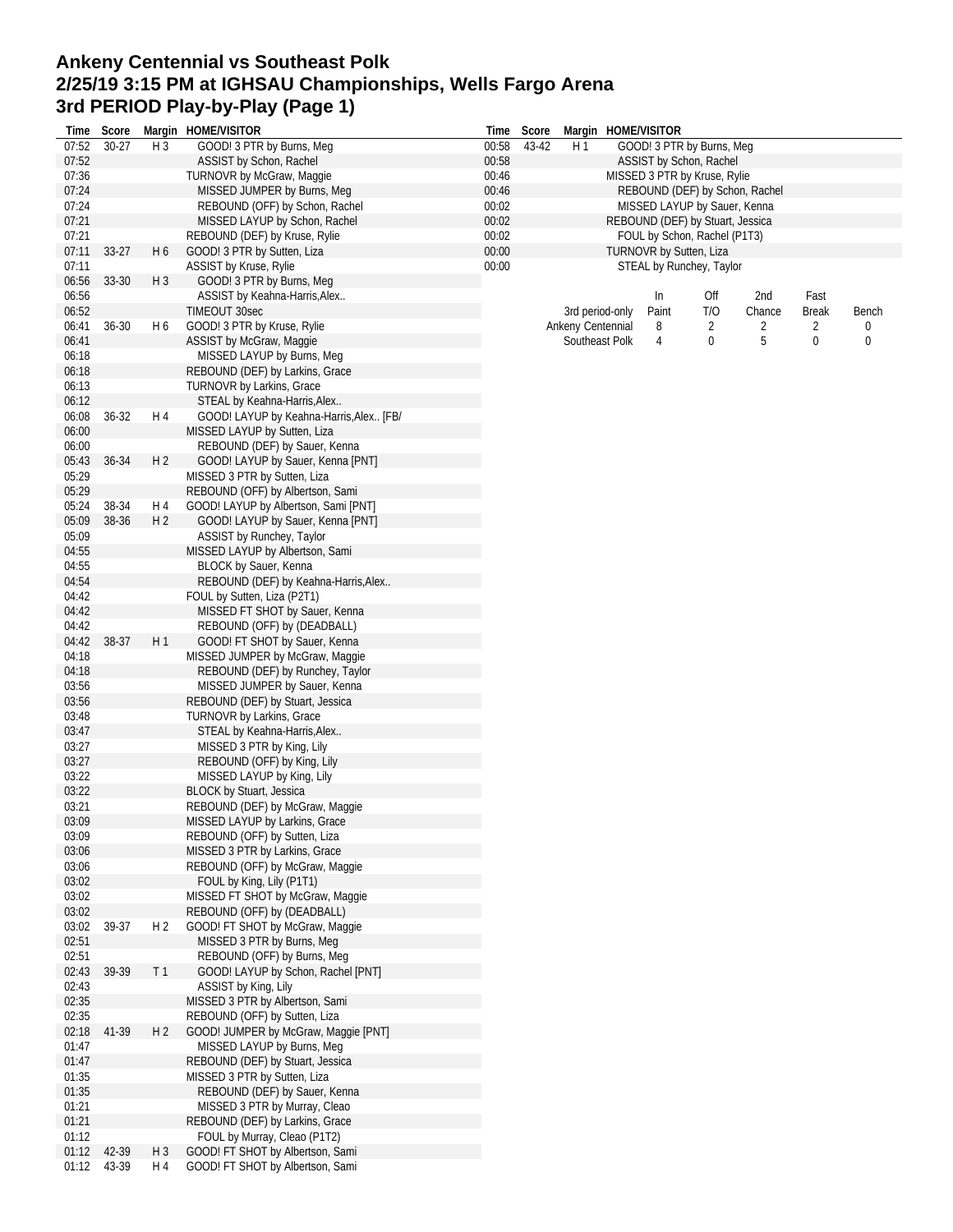# **Ankeny Centennial vs Southeast Polk 2/25/19 3:15 PM at IGHSAU Championships, Wells Fargo Arena 4th PERIOD Play-by-Play (Page 1)**

| Time  | Score |                | Margin HOME/VISITOR                     | Time Score | Margin HOME/VISITOR |       |                  |        |                  |       |
|-------|-------|----------------|-----------------------------------------|------------|---------------------|-------|------------------|--------|------------------|-------|
| 07:46 |       |                | FOUL by Burns, Meg (P3T4)               |            |                     |       |                  |        |                  |       |
| 07:42 | 45-42 | $H_3$          | GOOD! LAYUP by McGraw, Maggie [PNT]     |            |                     | In    | Off              | 2nd    | Fast             |       |
| 07:16 |       |                | MISSED JUMPER by Runchey, Taylor        |            | 4th period-only     | Paint | T/O              | Chance | <b>Break</b>     | Bench |
| 07:16 |       |                | REBOUND (DEF) by Albertson, Sami        |            | Ankeny Centennial   | 6     | 2                | 5      | $\boldsymbol{0}$ | 0     |
| 07:10 | 47-42 | H 5            | GOOD! LAYUP by Larkins, Grace [FB/PNT]  |            | Southeast Polk      | 6     | $\boldsymbol{0}$ | 0      | 2                | 0     |
| 07:10 |       |                | ASSIST by Albertson, Sami               |            |                     |       |                  |        |                  |       |
| 06:59 |       |                | TIMEOUT TEAM                            |            |                     |       |                  |        |                  |       |
| 06:44 |       |                | MISSED 3 PTR by Runchey, Taylor         |            |                     |       |                  |        |                  |       |
| 06:44 |       |                | REBOUND (OFF) by Schon, Rachel          |            |                     |       |                  |        |                  |       |
| 06:40 |       |                | MISSED LAYUP by Schon, Rachel           |            |                     |       |                  |        |                  |       |
| 06:40 |       |                | <b>BLOCK by McGraw, Maggie</b>          |            |                     |       |                  |        |                  |       |
| 06:38 |       |                | REBOUND (OFF) by Schon, Rachel          |            |                     |       |                  |        |                  |       |
| 06:37 |       |                | FOUL by Kruse, Rylie (P3T2)             |            |                     |       |                  |        |                  |       |
| 06:36 |       |                | TURNOVR by Runchey, Taylor              |            |                     |       |                  |        |                  |       |
| 06:35 |       |                | TURNOVR by Kruse, Rylie                 |            |                     |       |                  |        |                  |       |
| 06:29 | 47-44 | $H_3$          | GOOD! LAYUP by Sauer, Kenna [PNT]       |            |                     |       |                  |        |                  |       |
| 06:29 |       |                | ASSIST by Burns, Meg                    |            |                     |       |                  |        |                  |       |
| 06:20 |       |                |                                         |            |                     |       |                  |        |                  |       |
|       |       |                | MISSED JUMPER by Larkins, Grace         |            |                     |       |                  |        |                  |       |
| 06:20 |       |                | BLOCK by Schon, Rachel                  |            |                     |       |                  |        |                  |       |
| 06:19 |       |                | REBOUND (DEF) by Schon, Rachel          |            |                     |       |                  |        |                  |       |
| 06:19 |       |                | FOUL by Larkins, Grace (P1T3)           |            |                     |       |                  |        |                  |       |
| 06:00 |       |                | MISSED 3 PTR by Keahna-Harris, Alex     |            |                     |       |                  |        |                  |       |
| 06:00 |       |                | REBOUND (OFF) by Runchey, Taylor        |            |                     |       |                  |        |                  |       |
| 05:49 | 47-46 | H1             | GOOD! LAYUP by Keahna-Harris, Alex [PNT |            |                     |       |                  |        |                  |       |
| 05:09 |       |                | MISSED 3 PTR by Sutten, Liza            |            |                     |       |                  |        |                  |       |
| 05:09 |       |                | REBOUND (DEF) by Sauer, Kenna           |            |                     |       |                  |        |                  |       |
| 05:07 |       |                | FOUL by Albertson, Sami (P1T4)          |            |                     |       |                  |        |                  |       |
| 04:37 |       |                | FOUL by Kruse, Rylie (P4T5)             |            |                     |       |                  |        |                  |       |
| 04:37 | 47-47 | T <sub>2</sub> | GOOD! FT SHOT by Schon, Rachel          |            |                     |       |                  |        |                  |       |
| 04:37 | 47-48 | V <sub>1</sub> | GOOD! FT SHOT by Schon, Rachel          |            |                     |       |                  |        |                  |       |
| 04:28 |       |                | MISSED JUMPER by McGraw, Maggie         |            |                     |       |                  |        |                  |       |
| 04:28 |       |                | REBOUND (DEF) by Runchey, Taylor        |            |                     |       |                  |        |                  |       |
| 03:57 |       |                | MISSED JUMPER by Sauer, Kenna           |            |                     |       |                  |        |                  |       |
| 03:57 |       |                | REBOUND (OFF) by Keahna-Harris, Alex    |            |                     |       |                  |        |                  |       |
| 03:54 | 47-50 | V <sub>3</sub> | GOOD! LAYUP by Keahna-Harris, Alex [PNT |            |                     |       |                  |        |                  |       |
| 03:54 |       |                | FOUL by Albertson, Sami (P2T6)          |            |                     |       |                  |        |                  |       |
| 03:54 |       |                | TIMEOUT TEAM                            |            |                     |       |                  |        |                  |       |
| 03:54 |       |                | MISSED FT SHOT by Keahna-Harris, Alex   |            |                     |       |                  |        |                  |       |
| 03:54 |       |                | REBOUND (DEF) by McGraw, Maggie         |            |                     |       |                  |        |                  |       |
| 03:27 | 49-50 | V <sub>1</sub> | GOOD! LAYUP by McGraw, Maggie [PNT]     |            |                     |       |                  |        |                  |       |
| 03:11 |       |                | MISSED JUMPER by Keahna-Harris, Alex    |            |                     |       |                  |        |                  |       |
| 03:11 |       |                | REBOUND (OFF) by Sauer, Kenna           |            |                     |       |                  |        |                  |       |
| 03:08 |       |                | FOUL by Sutten, Liza (P3T7)             |            |                     |       |                  |        |                  |       |
| 03:08 | 49-51 | V <sub>2</sub> | GOOD! FT SHOT by Sauer, Kenna           |            |                     |       |                  |        |                  |       |
| 03:08 |       |                | MISSED FT SHOT by Sauer, Kenna          |            |                     |       |                  |        |                  |       |
| 03:08 |       |                | REBOUND (DEF) by McGraw, Maggie         |            |                     |       |                  |        |                  |       |
| 02:53 |       |                | FOUL by Burns, Meg (P4T5)               |            |                     |       |                  |        |                  |       |
| 02:39 |       |                | FOUL by Schon, Rachel (P2T6)            |            |                     |       |                  |        |                  |       |
| 02:39 | 50-51 | V 1            | GOOD! FT SHOT by McGraw, Maggie         |            |                     |       |                  |        |                  |       |
| 02:39 | 51-51 | T <sub>3</sub> | GOOD! FT SHOT by McGraw, Maggie         |            |                     |       |                  |        |                  |       |
| 02:05 |       |                | TIMEOUT 30sec                           |            |                     |       |                  |        |                  |       |
| 01:50 |       |                | MISSED JUMPER by Sauer, Kenna           |            |                     |       |                  |        |                  |       |
| 01:50 |       |                | REBOUND (OFF) by Keahna-Harris, Alex    |            |                     |       |                  |        |                  |       |
| 01:47 |       |                | MISSED JUMPER by Keahna-Harris, Alex    |            |                     |       |                  |        |                  |       |
| 01:47 |       |                | REBOUND (DEF) by McGraw, Maggie         |            |                     |       |                  |        |                  |       |
| 00:46 |       |                | TIMEOUT TEAM                            |            |                     |       |                  |        |                  |       |
| 00:42 |       |                | FOUL by Runchey, Taylor (P3T7)          |            |                     |       |                  |        |                  |       |
| 00:42 |       |                |                                         |            |                     |       |                  |        |                  |       |
|       |       |                | MISSED FT SHOT by Sutten, Liza          |            |                     |       |                  |        |                  |       |
| 00:42 |       |                | REBOUND (DEF) by Sauer, Kenna           |            |                     |       |                  |        |                  |       |
| 00:05 |       |                | MISSED LAYUP by Schon, Rachel           |            |                     |       |                  |        |                  |       |
| 00:05 |       |                | REBOUND (DEF) by Larkins, Grace         |            |                     |       |                  |        |                  |       |
| 00:00 |       |                | MISSED 3 PTR by Larkins, Grace          |            |                     |       |                  |        |                  |       |
| 00:00 |       |                | REBOUND (DEF) by (DEADBALL)             |            |                     |       |                  |        |                  |       |